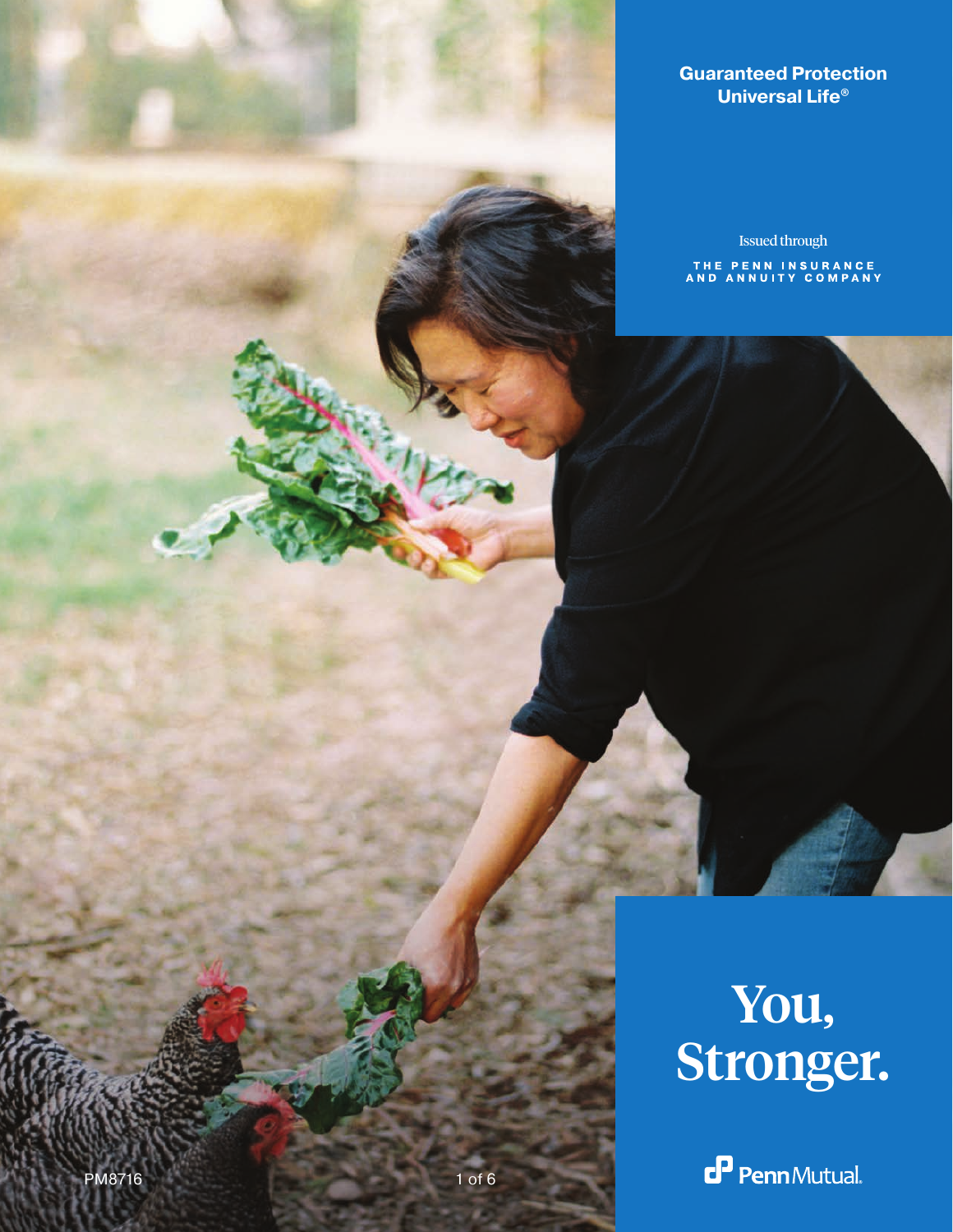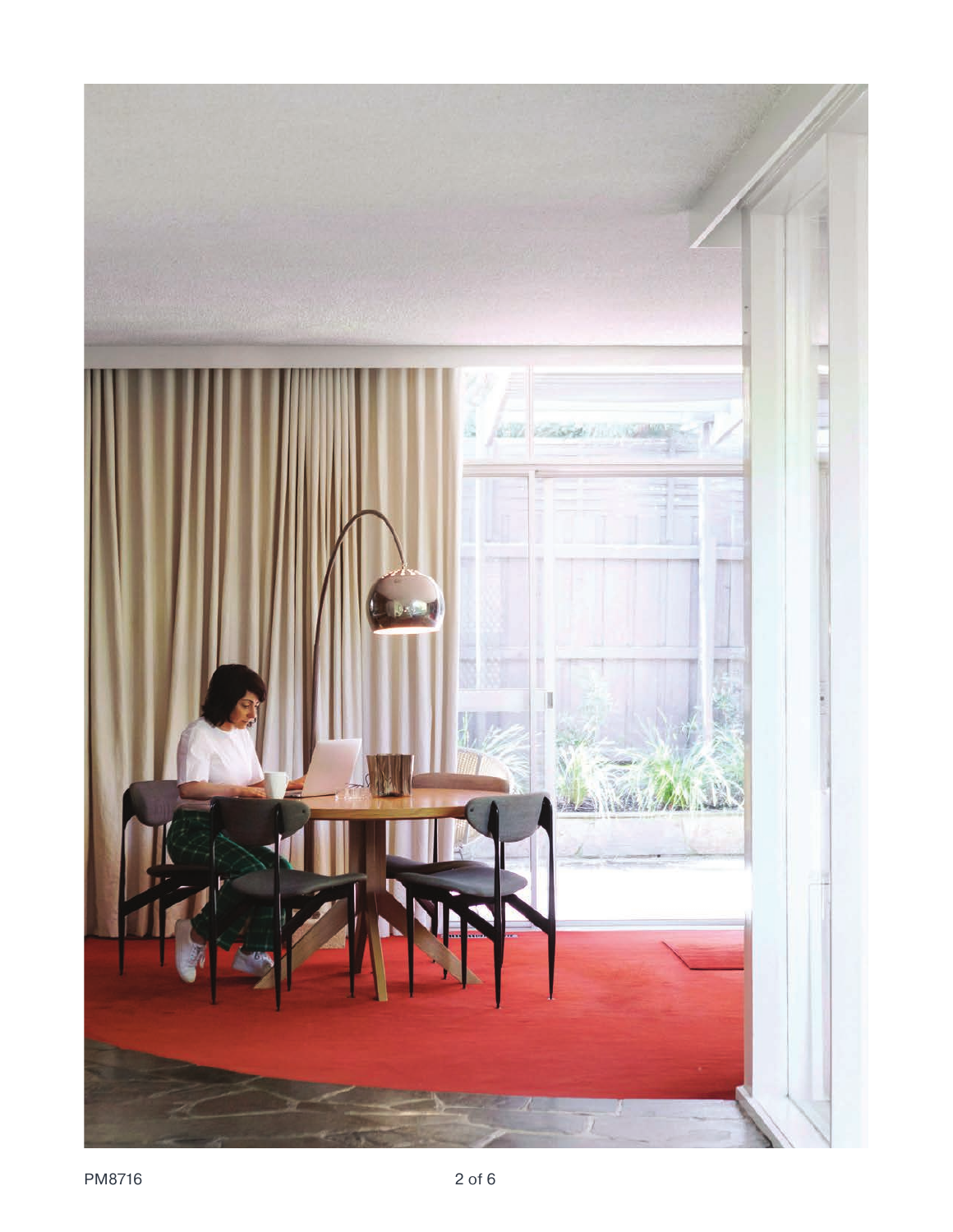# You've got that gene that makes you plan ahead. We love that.

You want to make sure your family or business is taken care of because it's the responsible thing to do. Guaranteed Protection Universal Life is permanent life insurance that provides guaranteed death benefit protection for what matters most.<sup>1</sup> That means less worry about the mortgage getting paid, funding a loved one's college education or helping your family live out their dreams in the future (in addition to taking care of the regular day-to-day stuff).

1 All guarantees are based on the claims-paying ability of the issuer.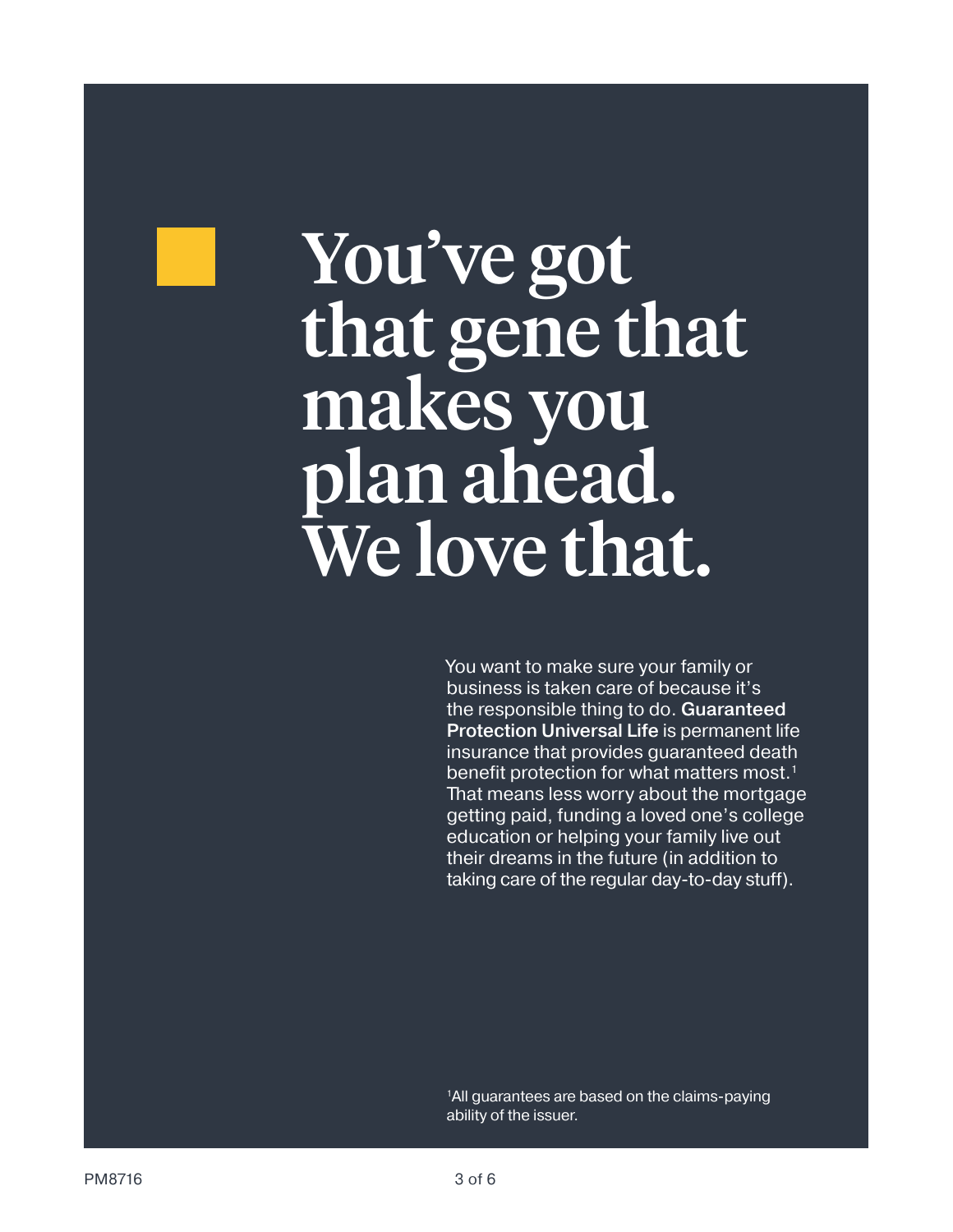## Lifetime Protection For Them

Your policy's death benefit is guaranteed for life—and paid to your beneficiaries income-tax-free, without them having to wait for your estate to be settled.

A Safety Net For You

Your policy has the potential to accumulate a small amount of cash value that you can tap into in the event of an emergency. Accessing the cash value will affect your policy's death benefit, but if you ever need it, you'll be glad it's there.<sup>1</sup>

1 Accessing cash value will reduce your policy death benefit and values, may result in certain fees and charges and may require additional premium payments to maintain coverage. Ask your financial professional for details on accessing your cash value, including how it might impact the coverage guarantees and situations when the values you access could be taxable. Always consult your tax advisor before accessing a policy's cash value.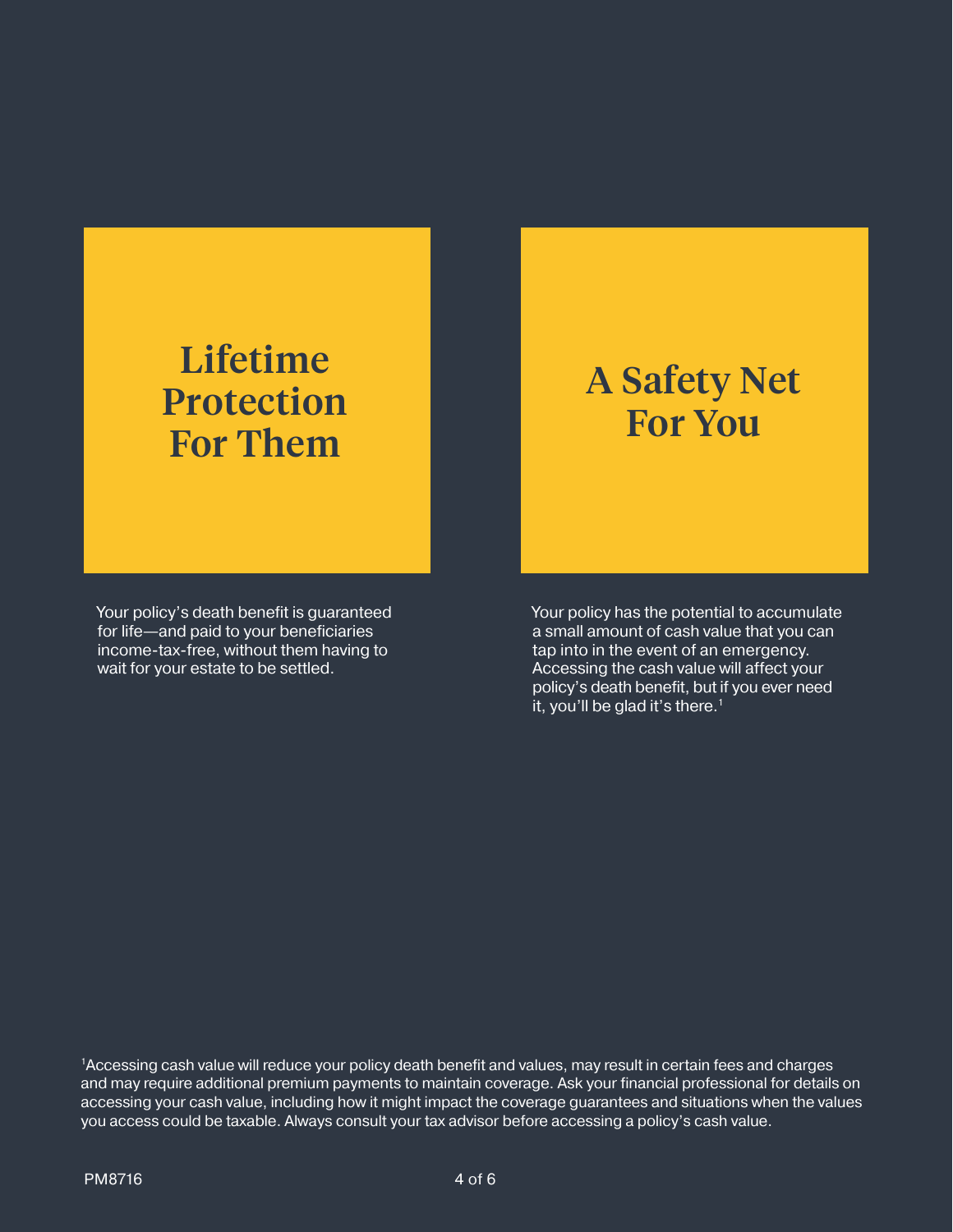## Payment Flexibility

You can choose the payment schedule that works best for you.

- Make fixed payments based on the amount and schedule you set, so there won't be any surprise increases.
- Pay up your policy early, which may help lower the overall cost in certain cases.
- Skip or delay payments, as long as your policy has enough cash value to cover the required payments.

### Personalized Protection, If You Want It

If you're looking for more than what a basic policy provides, you can choose from a wide selection of optional benefits. You can see the full list of benefits here:

**www.pennmutual.com/GPUL-Riders.**

You,

Stronger. Our financial professionals are here to help you become financially stronger<br>Stronger. today so you don't have to spend your time worrying about tomorrow today, so you don't have to spend your time worrying about tomorrow.